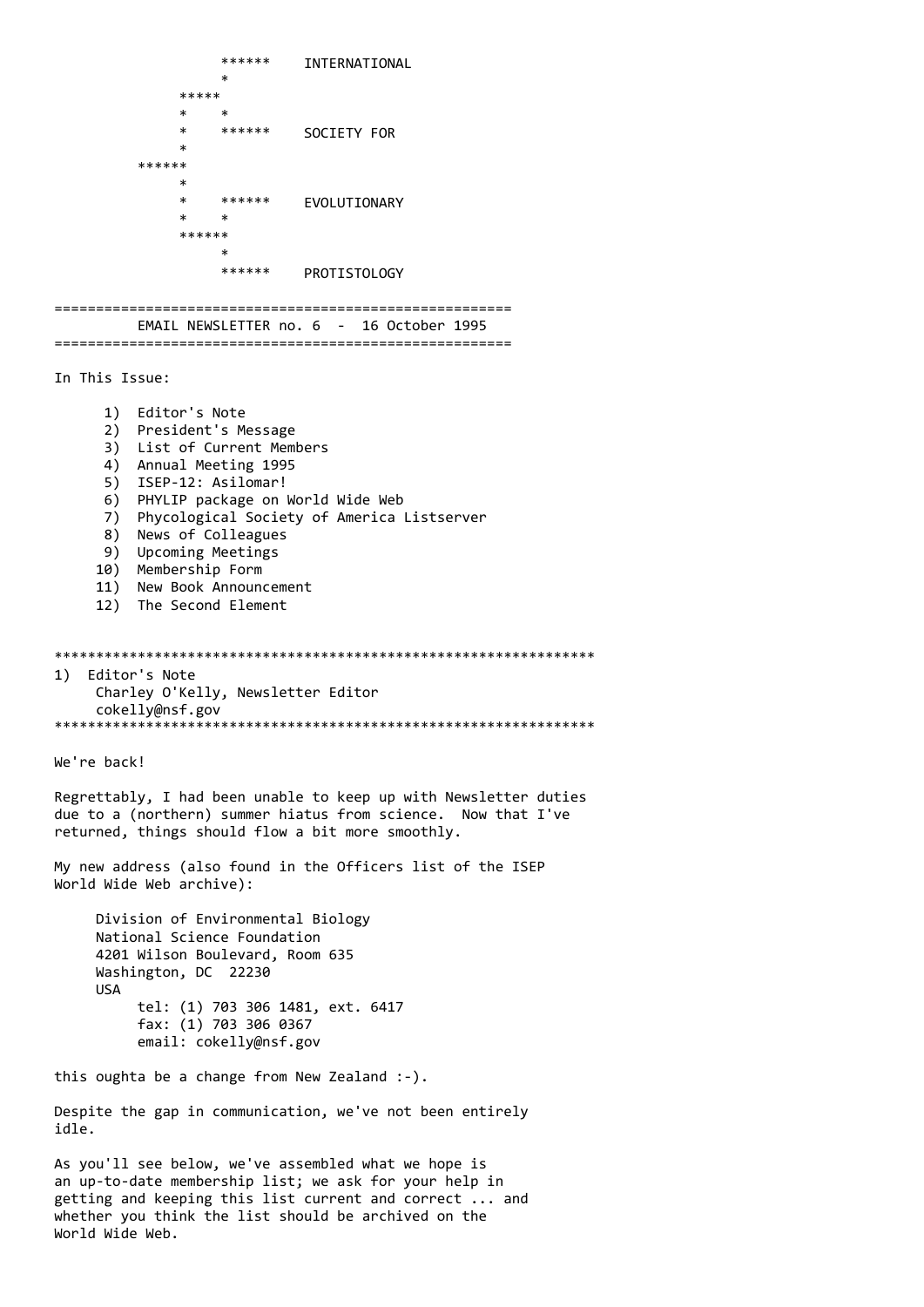The Web site itself is full of new links, especially to funding sources (Money Hunt page) and meetings (Upcoming Meetings page: a new trend emerging?). If you've not visited lately, check it out.

A number of our Officers and Members have changed, or are about to change, locations or communication information.

As always, if you have a bit of news to share, please send it along.

Hope all's well with you and yours!

\*\*\*\*\*\*\*\*\*\*\*\*\*\*\*\*\*\*\*\*\*\*\*\*\*\*\*\*\*\*\*\*\*\*\*\*\*\*\*\*\*\*\*\*\*\*\*\*\*\*\*\*\*\*\*\*\*\*\*\*\*\*\*\*\* 2) President's Message Mark Ragan mark@imb.Lan.nrc.ca \*\*\*\*\*\*\*\*\*\*\*\*\*\*\*\*\*\*\*\*\*\*\*\*\*\*\*\*\*\*\*\*\*\*\*\*\*\*\*\*\*\*\*\*\*\*\*\*\*\*\*\*\*\*\*\*\*\*\*\*\*\*\*\*\*

Dear colleagues,

Summer has gone (at least for those of us in the northern latitudes), and we've passed the halfway point between ISEP-10 and ISEP-11. It's not too soon to reserve 9-13 August 1996 on your calendar for ISEP-11 in Cologne (Koeln), Germany. For more information contact ISEP-11 organizer Michael Melkonian and watch ISEP's newsletters and Web site.

ISEP is indeed wired into the Infobahn: check out our Website at if you haven't done so already. Copies of our newsletter, information on upcoming conferences, addresses and phone numbers of our officers and more, all made from 100% guaranteed recycled electrons, are posted there.

For those of you who haven't visited our Website, this is our sixth newsletter since ISEP-10. In addition to being posted on the ISEP Website, these newsletters have been e-mailed to all ISEP members for whom we have a functioning e-mail address. We're fortunate in having a plugged-in membership, so almost everyone should have received the newsletters. However, a few members aren't reachable by e-mail, and for those of you who haven't alternatively logged into our Website: yes, ISEP is still alive and well, and I personally apologize for the lack of contact you may have had with us over the past year.

At long last we have what we believe is a complete, up-to-date list of the ISEP membership with each member's name, postal address, office telephone and fax numbers, e-mail address, and date of expiry. It would make a lot of sense for this list to be posted on our Website, e.g. as <.../members.html>. Yet there's a privacy issue here -- perhaps you don't want your phone number listed on the Internet (mine has been listed there for a year, and no-one has phoned to sell me encyclopedias or hot modems...). Anyone feeling strongly about this matter (positively or negatively) should e-mail Charley O'Kelly or myself:

What information about members should be posted on our Website?

| name. Yes                              |  | No l |
|----------------------------------------|--|------|
| institutional postal address. Yes      |  | No   |
| institutional telephone number. Yes    |  | No   |
| $\text{institutional}$ fax number. Yes |  | No l |
| e-mail address. Yes                    |  | No   |
| date of expiry of ISEP membership Yes  |  | No   |

Is there other information that we should be posting on the ISEP Website? If so, send your suggestions to Charley or me.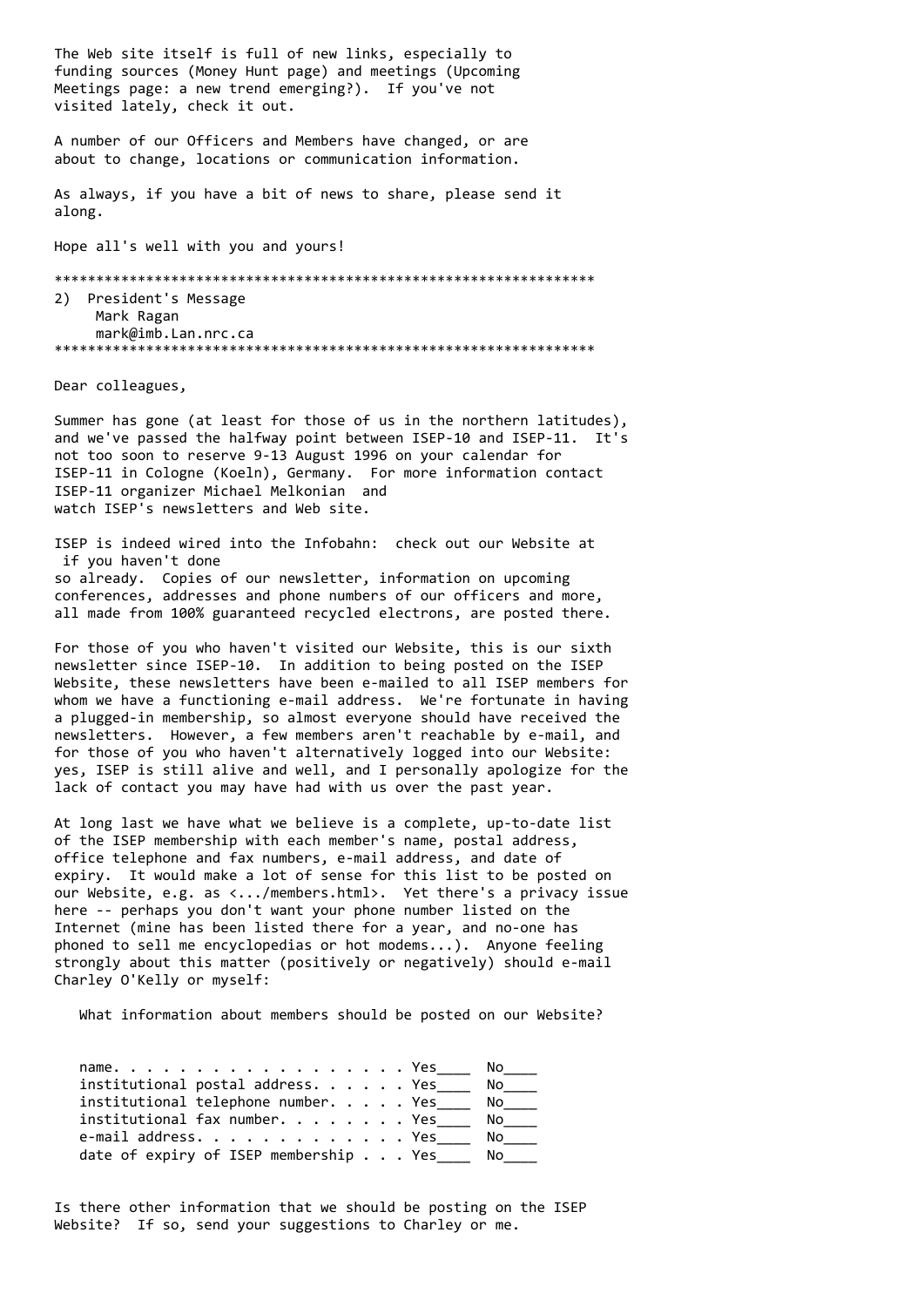We also have a list (names only) of people whose ISEP membership has expired. Although it includes the names of many illustrious protistologists (even some current officers of ISEP!), inclusion on this list shouldn't be your goal. Membership dues support our newsletter other activities, help us publicize upcoming meetings, and provide a little insurance against contingencies. Elsewhere in this newsletter you'll find a list of names of paid-up members. If your name isn't on this list, your membership has probably expired; please contact our Treasurer, Gary Saunders (gws@unb.ca).

You'll notice from the address above that Gary Saunders has completed his move from Melbourne to Fredericton, New Brunswick.

[Details in the News of Colleagues section of this Newsletter, and on the Officers page of the ISEP WWW archive - Ed.]

During the next few weeks the Treasurer's responsibilities will gradually shift from Jerry Motta, who's provided exemplary service for numerous years, to Gary. On behalf of all ISEPers, here's a hearty Thank You to Jerry!

In other news, Sue Douglas (Canadian councillor) and I have been delighted to have ISEP's Councillor-at-large, Geoff McFadden, with us here in Halifax for the past several months.

Gustav Fischer Verlag (Villengang 2, 07745 Jena, Germany), publisher of the special ISEP-10 issue of Archiv fur Protistenkunde (edited by Tom Cavalier-Smith, Michael Melkonian and Steve Moss), informs me that they still have plenty of copies of the special issue for sale to ISEP members and ISEP-10 registrants at the special price of DM 82. Their fax number is (49)-3641-626500.

Similarly, I still have a few copies of the ISEP-10 group photo. Drop me an e-mail if you want one (no cost).

At ISEP-10, the Executive asked me, in my role as Manager of ISEP's "head office" (a semi-formality for purposes of our incorporation as a legal entity), to begin to assemble a library of past ISEP special issues. Our ISEP library now contains one shiny new issue of the ISEP-10 special issue; donations of unused or duplicate copies of previous ISEP special issues, or indeed other historical information pertaining to ISEP, would be welcome.

The Executive also asked me to prepare plaques or scrolls for our newly elected Honorary Life Members, John O. Corliss and I. Brent Heath. I'm embarassed to admit that I haven't arranged these yet, but promise to do so in time for ISEP-11 (if not before).

If there are any suggestions, comments or other feedback about ISEP or matters protistological, don't hesitate to contact me or any other member of the ISEP Executive. That's why we're here!

\*\*\*\*\*\*\*\*\*\*\*\*\*\*\*\*\*\*\*\*\*\*\*\*\*\*\*\*\*\*\*\*\*\*\*\*\*\*\*\*\*\*\*\*\*\*\*\*\*\*\*\*\*\*\*\*\*\*\*\*\*\*' 3) ISEP Members List ISEP Executive Committee \*\*\*\*\*\*\*\*\*\*\*\*\*\*\*\*\*\*\*\*\*\*\*\*\*\*\*\*\*\*\*\*\*\*\*\*\*\*\*\*\*\*\*\*\*\*\*\*\*\*\*\*\*\*\*\*\*\*\*\*\*\*\*

If you've gotten this Newsletter via email or WWW, and you're name's not here, we don't have you on record as a currently (through June 1995) paid-up member. This doesn't necessarily mean you haven't paid, only that we don't have a record of it :-).

We welcome your membership! please contact me (cokelly@nsf.gov) or Mark Ragan (mark@imb.Lan.nrc.ca) to check on your status.

New members always welcome!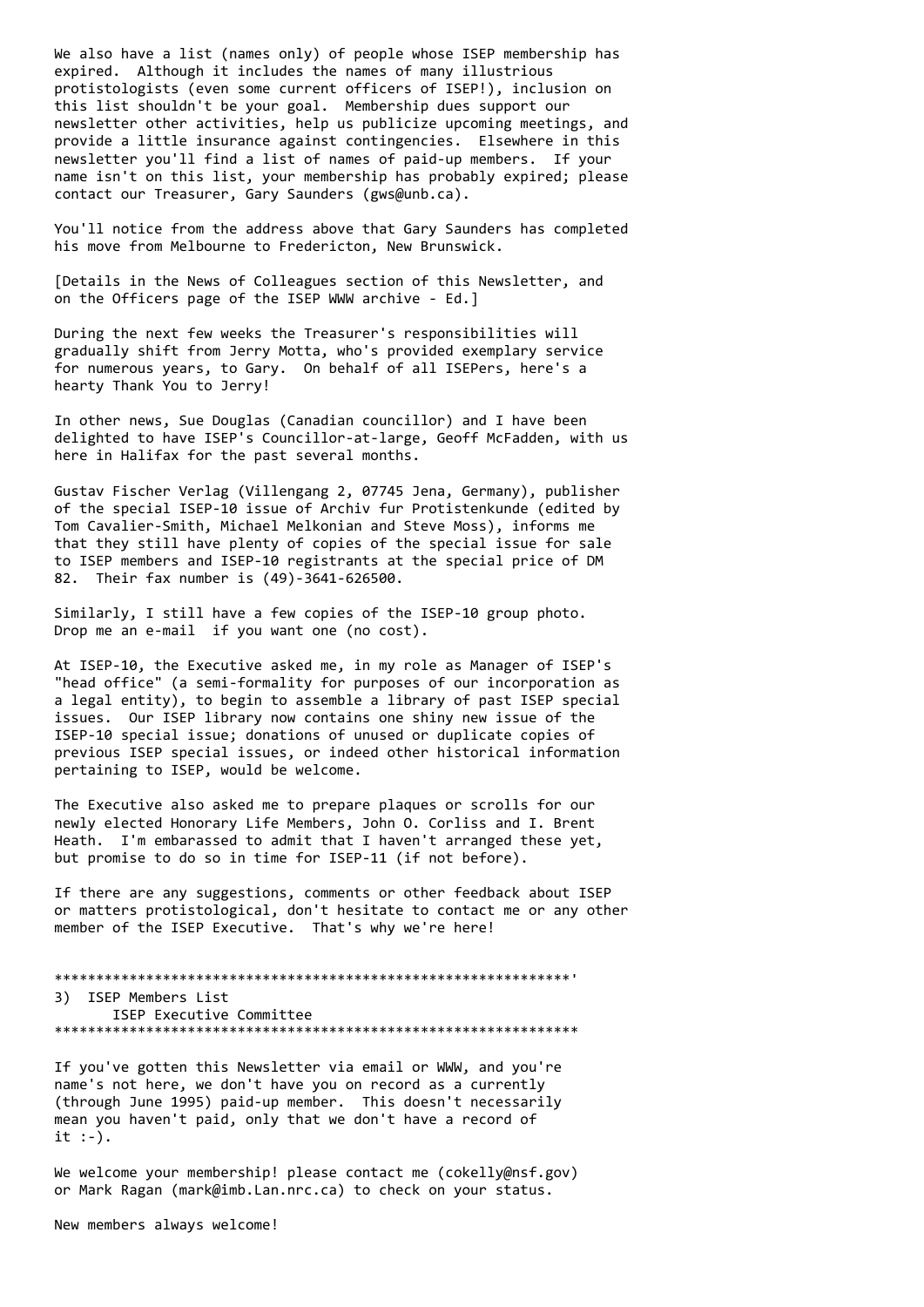BAKKER-GRUNWALD Tilly BARR Donald J.S. BLACKWELL Meridith BLANCHARD Jeffrey BURGER Gertraud CAVALIER-SMITH Thomas CHAPMAN, David J. CHAPMAN Russell L. CORLISS John O. DELWICHE Charles F. DEMOULIN Vincent DINET Marie-Joseph DOLAN Michael DYER Betsey FARMER Mark A. FEAGIN Jean FERNANDEZ-LEBORANS Gregorio FERRIS Patrick FISHER Karen GABRIELSON Paul W. GIBBS Sarah P. GOGGIN C. Louise GRAY Michael W. GUILLEMETTE Tracy HACKSTEIN Johannes H.P. HALLICK Richard B. HANNAERT Veronique HASHIMOTO Tetsuo HEATH I. Brent HEYWOOD Peter HUFNAGEL Linda HRDY Ivan KERK David KISSINGER Jessica C. KLASSEN Glen R. KLAVENESS Dag KUGRENS Paul LANG B. Franz LANG-UNNASCH Naomi E. LIPSCOMB Diana LITTLEJOHN Tim LONGCORE Joyce E. LUDUENA Richard F. LYNN Denis H. MAIER Uwe-G. MARGULIS Lynn MARTIN William McFADDEN Geoff McQUADE A. Bruce MELKONIAN Michael MERINFELD E. Georges MICHELS Paul A.M. MIGNOT Jean-Pierre MOTTA Jerome J. MuLLER Bodo E.G. MuLLER Miklos NERAD Thomas A. O'KELLY Charles OLENDZENSKI Lorraine PALMER Jeff PATTERSON David J. PIENAAR Richard N. POLIKARPOV Igor G. PREISIG Hans R. PRESCOTT David M. PRZYBOS Ewa PUESCHEL Curt M. RAGAN Mark A. ROBERTS Keith R.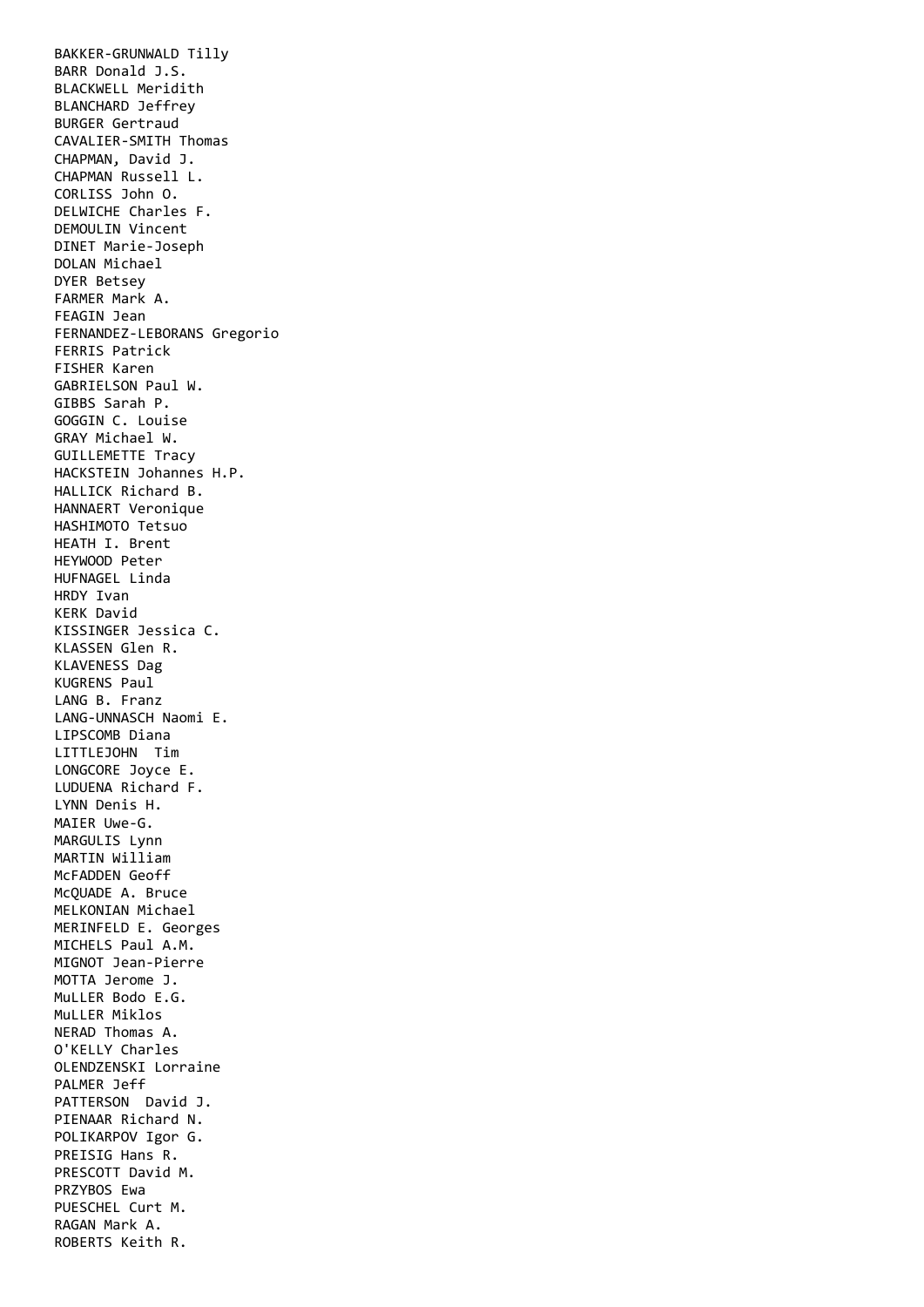ROTHSCHILD Lynn J. SAUNDERS, Gary W. SCHLEGEL Martin SENSEN, Christoph SIDDALL Mark E. SILFLOW Carolyn D. SLEIGH Michael A. TAN Lor-wai TAYLOR F.J.R. "Max" TEAL Thomas THOMPSON Michael THOMSEN Helge A. TURMEL Monique **TURNER Sean** VAN DER AUWERA Gert WALNE Patricia WEE James WILSON R.J.M. (Iain) WRIGHT Andre-Denis G. ZACKROFF Robert ZAHN R.K. ZHOU Yi-Hong

4) Annual Meeting 1995 Mark Ragan mark@imb.Lan.nrc.ca 

ISEP's articles of incorporation and by-laws require us to hold an Annual Meeting. The 1994 meeting was, of course, held during ISEP-10, as the 1996 meeting will be during ISEP-11. In intervening years, the Annual Meeting takes the form of a telephone conference call among the Canadian counsellors (ISEP is incorporated in Canada). Sue Douglas, Franz Lang and I shall therefore be teleconferencing on Friday, 8 December 1995 at 11:30 AM (Halifax time) -- 10:30 AM (Montreal time). Sue, Franz or I would be glad to put on the agenda any specific items raised by any member of ISEP. Indeed, the "meeting" is open to any member of ISEP who wishes to link in. Please contact me for further details.

```
5) ISEP-12: Asilomar!
 ISEP Executive Committee
```
The votes are in, and the decision's taken. ISEP-12, in 1998, will be held at Asilomar, California. Lynda Goff and Lynn Rothschild (listed in alphabetical order) will be the martyr ... er, organizers. Congratulations!

The Exec has asked Lynda and Lynn to set the date for the meeting, put together a provisional Organizing Committee, draft a tentative theme with schedule and speakers, and present a road show at ISEP-11.

We had three excellent bids to choose from - Athens, Georgia (Mark Farmer), and Australia (Melbourne vicinity; Geoff McFadden) were the other two - and the vote was a close one. Hey, at least you guys get to relax and -enjoy- the meeting now. Many thanks for vour labors.

6) PHYLIP on World Wide Web Joe Felsenstein, Department of Genetics, University of Washington, Box 357360, Seattle, WA 98195-7360, USA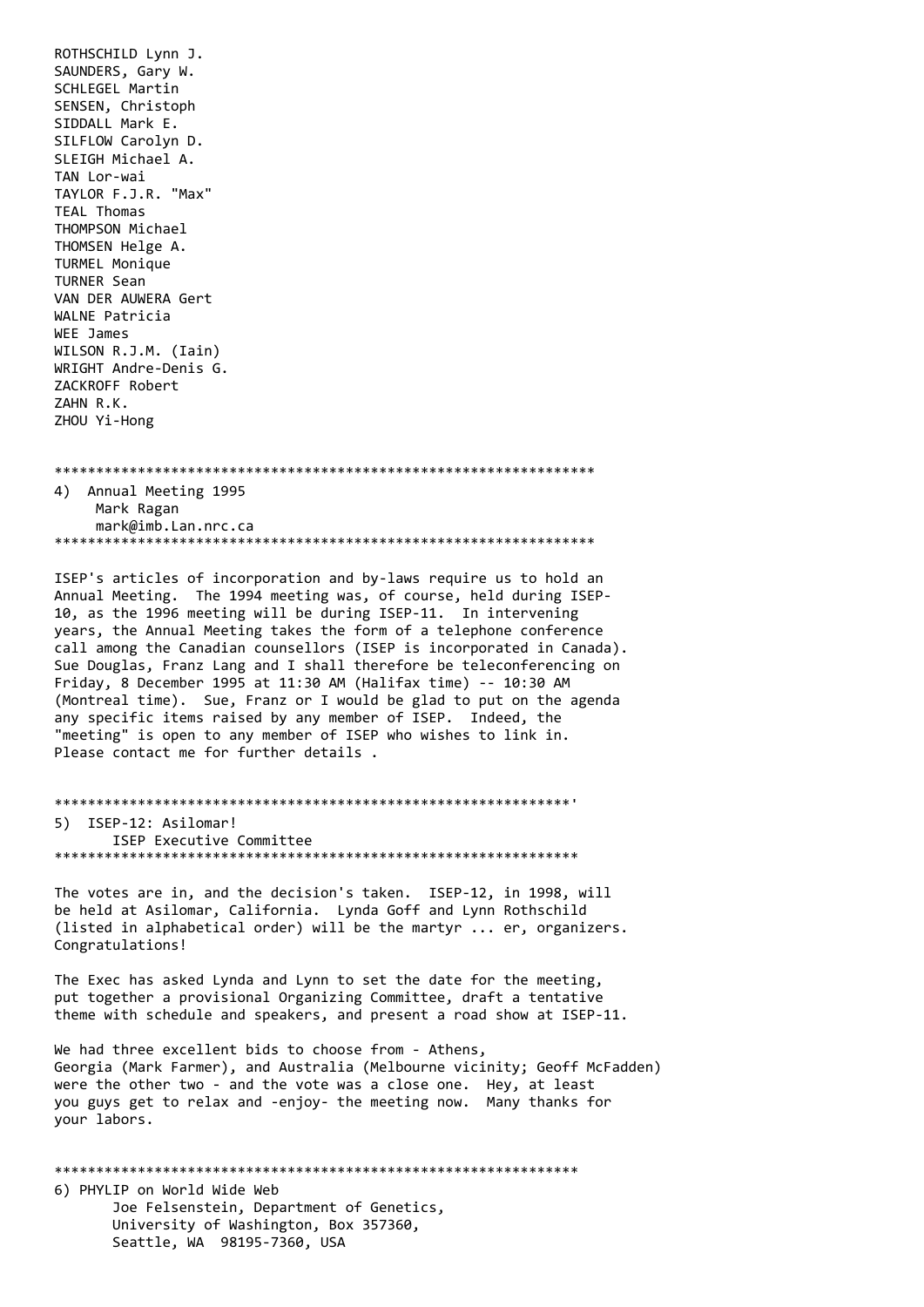joe@genetics.washington.edu [from the bionet.molbio.evolution Usenet newsgroup - Ed.] We have set up a World Wide Web (WWW) site for the PHYLIP Phylogeny Inference Package. It describes various aspects of the package and its distribution, and allows the user to download the latest distributions and register as a user. Its URL is: http://evolution.genetics.washington.edu/phylip.html Graphical net-browsers such as Netscape and Mosaic should be able to take full advantage of its features, but character-oriented browsers such as Lynx may not be able to. [Shortly, I will build into the ISEP WWW Archive a separate page providing links to online resources for phylogenetic analysis. Joe's page will be on it. - Ed.] 7) Phycological Society of America Listserver Paul Kugrens Professor, Department of Biology Colorado State University Fort Collins, CO 80523 email: pkugrens@lamar.colostate.edu tel: (1) 970 491 7551 fax: (1) 970 491 0649 

The Phycological Society of America has established a subscription list on the Internet using ListServ at Colorado State University to facilitate conducting society related business and other functions among its members. Currently, membership includes only PSA members, and this initial subscription list contains all PSA members for whom correct E-mail addresses are known. The Executive Committee decided at this year's meeting that memberhsip on this list will not be restricted to PSA members and non-members are welcome to join. The PSA list is intended to facilitate communications among members to conduct society business more efficiently and to promote interactions among members by sending announcements, job opportunities, new book descriptions, registration information and forms for meetings, and possibly abstracts of the annual meeting. Currently there are more than 590 members on our list. The list is not moderated (censored), therefore some self restraint should be exercised in your comments and replies. Membership is not obligatory, and any member can subscribe or unsubscribe at any time by following the simple instructions provided in the information section of this message. Instructions on sending messages are also provided. Please save these instructions for future reference.

One of the primary functions of ListSery is to provide a mechanism for distributing mail messages to a group of people sharing a common interest. Furthermore, ListServ distribution lists are an effective way to manage dynamic mailing lists of a large number of recipients. Once a list is established anyone on the list can send a message and thus this service becomes interactive. List subscribers have a convenient way to make announcements, to poll members about a certain topic, to ask questions, to promote events, books or new products, or to participate in any discussions regarding a topic proposed by any member.

If you know of any PSA members or non-members who have e-mail but may not be subscribers to this list, we would appreciate your cooperation by informing these individuals about our list and how they can subscribe.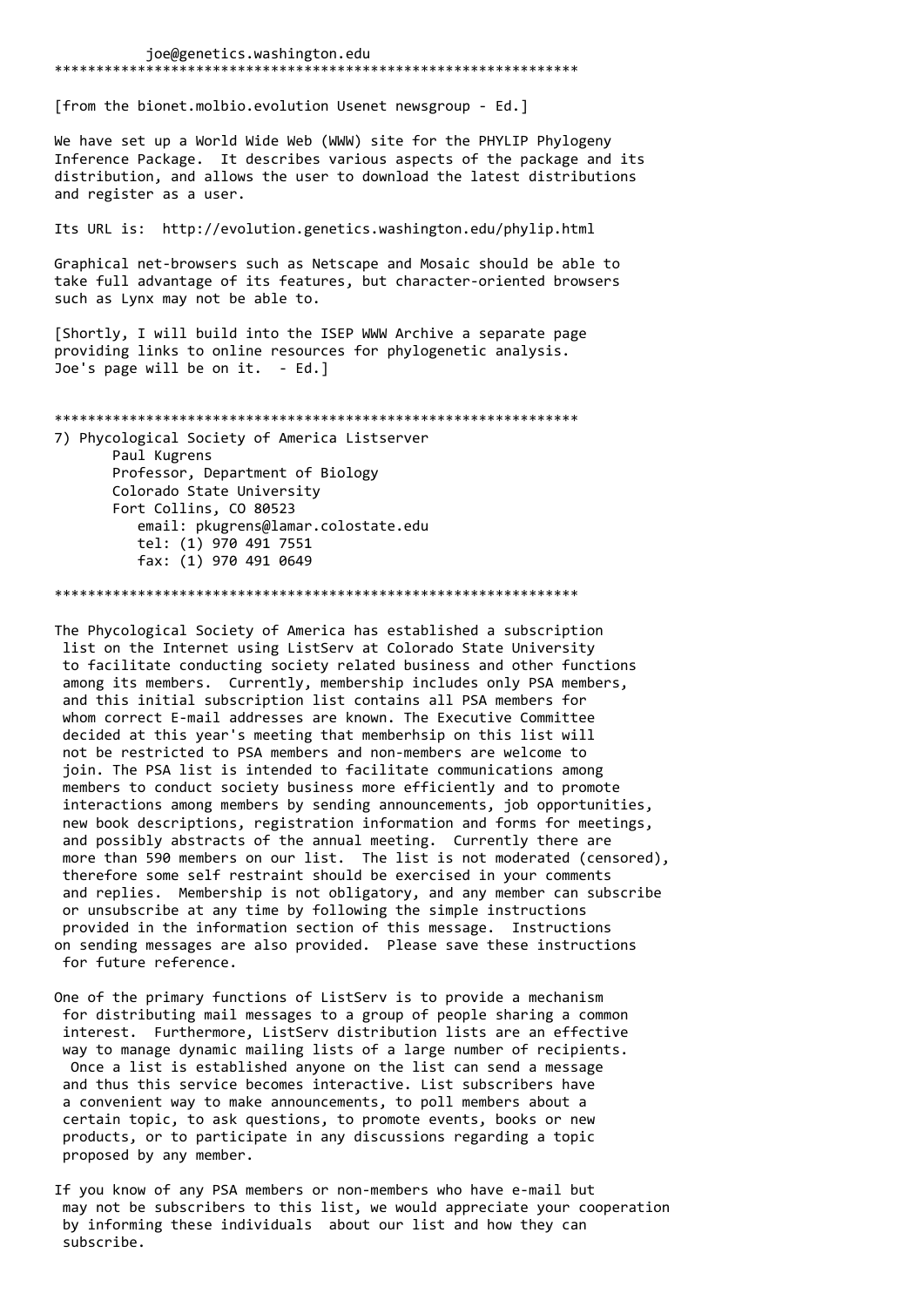## INFORMATION

1. Subscribing. Send an E-mail message to:

ListServ@ColoState.EDU

Your e-mail message does not need a subject, it must be in the body of the message and contain only one line as follows.

subscribe PSA firstname lastname

For example:

subscribe PSA Jane Doe

2. Unsubscribing. Send an E-mail message to:

ListServ@ColoState.EDU

Your e-mail message does not need a subject, it must be in of the message and contain only one line as follows: the body

unsubscribe PSA

3. Sending messages. If you want to send a message to all subscribers of the list, send a message to :

## PSA@ColoState.EDU

If you need to know whether your message was sent, and you wish to receive a copy of the message, you can add yourself as a cc: recipient to messages you send.

4. Responses to messages

When you respond to a message, respond only to the person who sent the message, not ListServ or PSA. If you merely specify Reply, then everyone on the list will receive your message. So please be considerate and do not burden the entire listing with a response meant only for one person.

5. Problems. If you have any problems or questions, you may contact Paul Kugrens, who is the manager of this list. His e-mail address will always be listed in the heading.

[Rick McCourt, editor of the PSA Newsletter, tells me that there will soon be a PSA WWW page, too. When it comes online, I'll let you know. The British Phycological Society already is on the Web:

http://www.dundee.ac.uk/~amiohnst/bps.htm

 $- Ed.1$ 

8) News of Colleagues 

Founding Member Wins Award

Max Taylor (maxt@unixg.ubc.ca) writes:

"A monograph entitled -A classification of Living and Fossil Dinoflagellates", published last year by the American Museuem of Natural History (Micropaleontology Special Publication 7) has earned Rob Fensome, Max Taylor, Geoff Norris, Bill Sarjeant, Dave Wharton and Graham Williams a Golden Trilobite Award from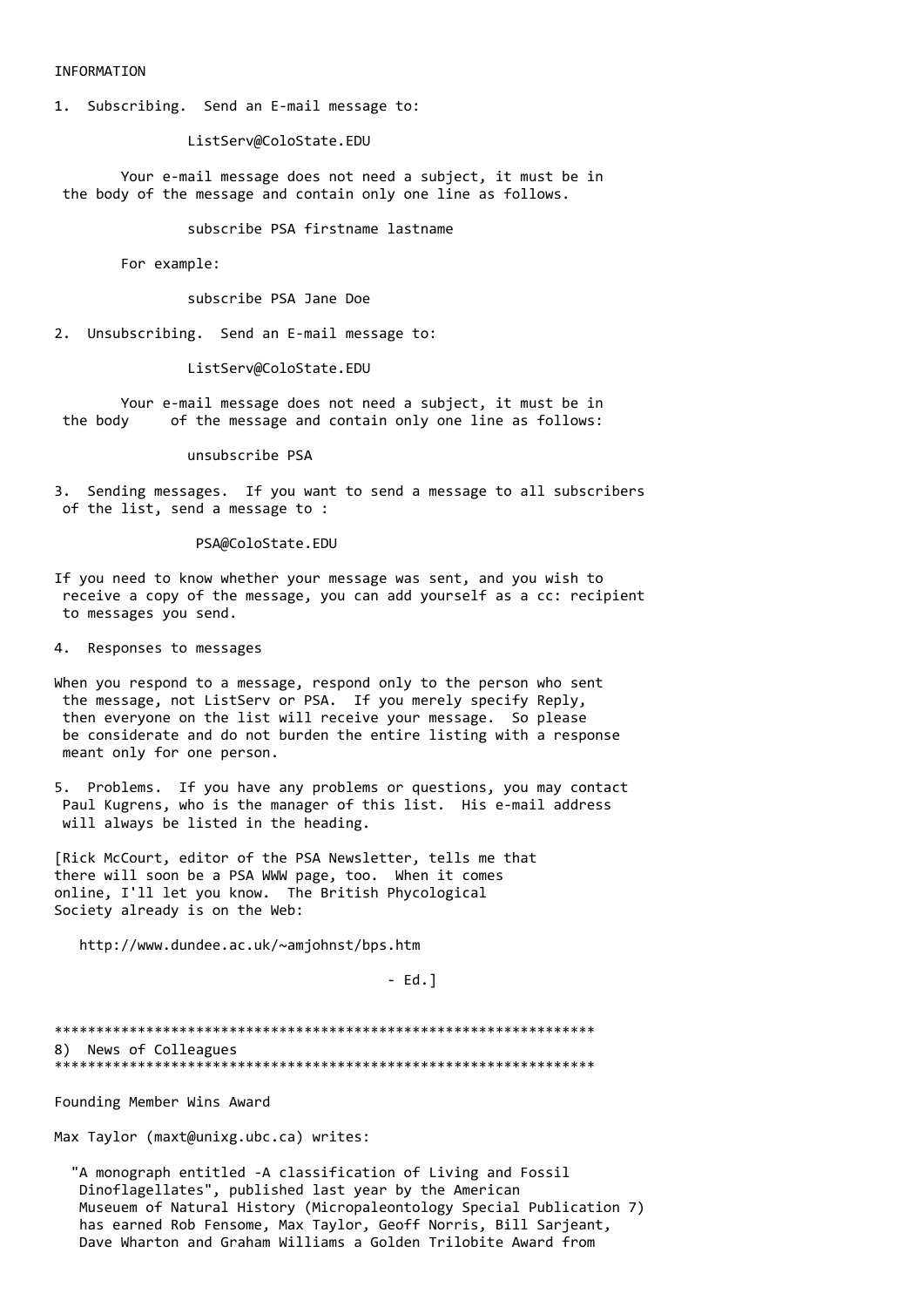The Paleontology Society.

 good on ya mate, and sorry it took so long for me to get this good word out. I'll have to get my copy now!

++++++++++++++++

Tim Littlejohn Moving to Sydney, Australia

 Tim Littlejohn will be joining the Australian National Genomic Information Service (ANGIS) in November 1995. He will continue to play a role in the ISEP WWW site and in other Internet-based protistology projects, such as the Protist Image Database. He can still be reached at tim@bch.umontreal.ca or at ANGIS directly at tim@angis.su.oz.au

++++++++++++++++

Changes to Officers's Addresses

PRESIDENT Mark A. Ragan NRC Institute for Marine Biosciences 1411 Oxford St Halifax, Nova Scotia B3H 3Z1 Canada tel: (1) 902 426 1674 fax: (1) 902 426 9413 e-mail: mark@imb.Lan.nrc.ca  $\lambda$ [Mark's email has not changed ... but mail received from him may carry the address "mark.a.ragan@nrc.ca" in the header. Use of this address may lead to loss of your mail ... so ignore "mark.a.ragan..." and use "mark@imb...." -Ed.] PRESIDENT-ELECT OEjvind Moestrup Department of Phycology ^^^^^^^^^^^^^^^^^^^^^^^ University of Copenhagen OEster Farimagsgade 2D DK-1353 Copenhagen K Denmark tel: (45) 33 32 67 69 fax: (45) 33 14 57 19 e-mail: moestrup@bot.ku.dk TREASURER (1995-1996) Gary W. Saunders Department of Biology University of New Brunswick Bag Service #45111 Fredericton, N.B. E3B 6E1 Canada tel: (1) 506 453 4582 fax: (1) 506 453 3583 e-mail: gws@unb.ca COUNCILLOR-AT-LARGE Geoff McFadden Permanent Address ^^^^^^^^^^^^^^^^^ School of Botany University of Melbourne Parkville, Victoria 3052, Australia tel: (61) 3 344 5053 fax: (61) 3 347 1071 e-mail: mc\_fadden@botany.unimelb.edu.au Sabbatical Address  $\lambda$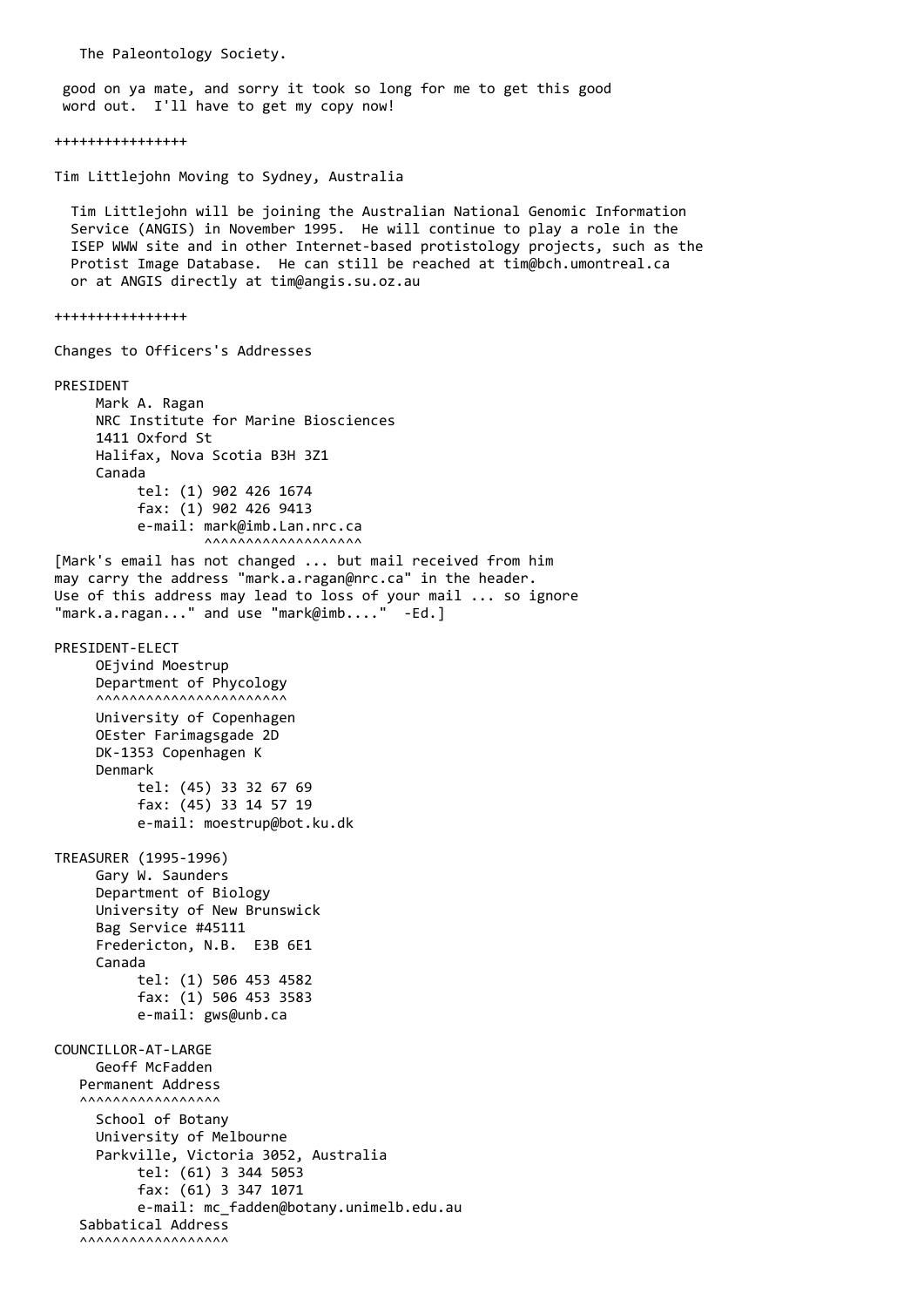NRC Institute for Marine Biosciences 1411 Oxford Street Halifax, Nova Scotia, Canada B3H 3Z1 see Mark Ragan for communication info ^^^^^^^^^^^^^^^^^^^^^^^^^^^^^^^^^^^^^ NEWSLETTER EDITOR Charles J. O'Kelly Bigelow Laboratory for Ocean Sciences P. O. Box 475 West Boothbay Harbor, ME 04575 USA tel: (1) 207 633 9600 fax: (1) 207 633 9641 e-mail: okellyc@bch.umontreal.ca Working address 2 October 1995 - 30 September 1996 or later: Division of Environmental Biology National Science Foundation 4201 Wilson Boulevard, Room 635 Washington, DC 22230 USA tel: (1) 703 306 1481, ext. 6417 fax: (1) 703 306 0367 email: cokelly@nsf.gov \*\*\*\*\*\*\*\*\*\*\*\*\*\*\*\*\*\*\*\*\*\*\*\*\*\*\*\*\*\*\*\*\*\*\*\*\*\*\*\*\*\*\*\*\*\*\*\*\*\*\*\*\*\*\*\*\*\*\*\*\*\*\* 9) Upcoming Meetings \*\*\*\*\*\*\*\*\*\*\*\*\*\*\*\*\*\*\*\*\*\*\*\*\*\*\*\*\*\*\*\*\*\*\*\*\*\*\*\*\*\*\*\*\*\*\*\*\*\*\*\*\*\*\*\*\*\*\*\*\*\*\* Only new items are listed in this Newsletter. A complete listing is available in the Upcoming Meetings section of the ISEP WWW Archive. Have I missed a meeting of interest? Drop me a line! +++++++++++++++ Revised Entries +++++++++++++++ Eighth International Congress of Culture Collections (ICCC-8) Both the dates and the venue have changed. Dates: 25-29 August 1996 Venue: Veldhoven, The Netherlands Info: email: CONGRESS@KONINGSHOF.NL WWW: http://www.wdcm.riken.go.jp/ICCC8 (the ISEP Archive has a Hypertext link to this page) +++++++++++++++ 10th International Congress of Protozoology - 1997 The dates have now been established: 21-25 July 1997. Get further details from: Professor D.J. Patterson School of Biological Sciences Zoology A08 University of Sydney Sydney, NSW 2006 Australia. tel: (61) 2 351 2438 fax: (61) 2 351 4119 email: paddy@extro.ucc.su.oz.au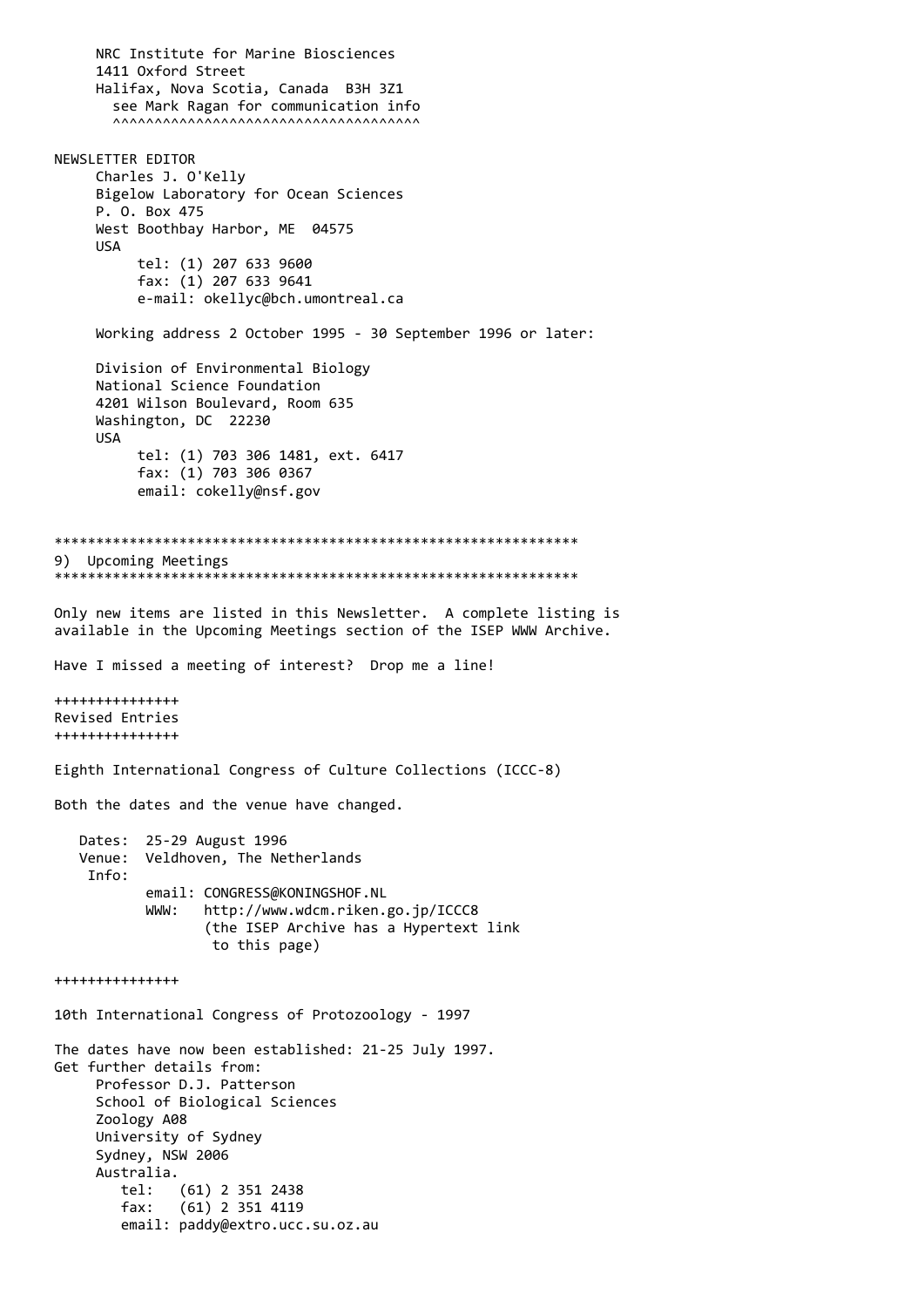+++++++++++ New Entries +++++++++++ 6 - 9 March 1996 Annual Meeting, Section of Phycology, German Botanical Society Hofgeismar, Germany Prof. Dr. W. Reisser Department of Botany University of Leipzig Talstrasse 33 D-04103 Leipzig Germany fax: (49) 341 960 3099 +++++++++++++++ 27 May - 1 June 1996 Seventh International Conference on the Cell and Molecular Biology of Chlamydomonas. Investigators interested in participating are invited to submit abstracts by January 31, 1996. Please send requests for registration and abstract materials to: Chlamydomonas Conference Dr. Ruediger Schmitt Institute for Genetics University of Regensburg D-93040 Regensburg Germany tel: (49) 941 943 3162 fax: (49) 941 943 3163 email: rudy.schmitt@biologie.uni-regensburg.de WWW: http://www.uni-regensburg.de/aktuelles/chlamyconf.html (the ISEP WWW Archive has a hypertext link to this page) ++++++++++++++++ 14-19 July 1996 50th Anniversary Meeting of the Phycological Society of America. University of California, Santa Cruz. Prof. Lynda Goff Department of Biology Earth and Marine Science Building University of California Santa Cruz, CA 95064 tel: (1) 408 459 2832 fax: (1) 408 459 4882 email: goff@orchid.ucsc.edu \*\*\*\*\*\*\*\*\*\*\*\*\*\*\*\*\*\*\*\*\*\*\*\*\*\*\*\*\*\*\*\*\*\*\*\*\*\*\*\*\*\*\*\*\*\*\*\*\*\*\*\*\*\*\*\*\*\*\*\*\*\*\*\* 10) ISEP Membership Form \*\*\*\*\*\*\*\*\*\*\*\*\*\*\*\*\*\*\*\*\*\*\*\*\*\*\*\*\*\*\*\*\*\*\*\*\*\*\*\*\*\*\*\*\*\*\*\*\*\*\*\*\*\*\*\*\*\*\*\*\*\*\*\* The International Society for Evolutionary Protistology welcomes all persons interested in the diversity, taxonomy, phylogeny and evolution of protists. Here's how to join: [ 1 ] Make a hard copy of the form below. [ 2 ] Airmail it, with your dues, to the ISEP Treasurer. [ 3 ] Send Tim Littlejohn (tim@bch.umontreal.ca; after 1 November,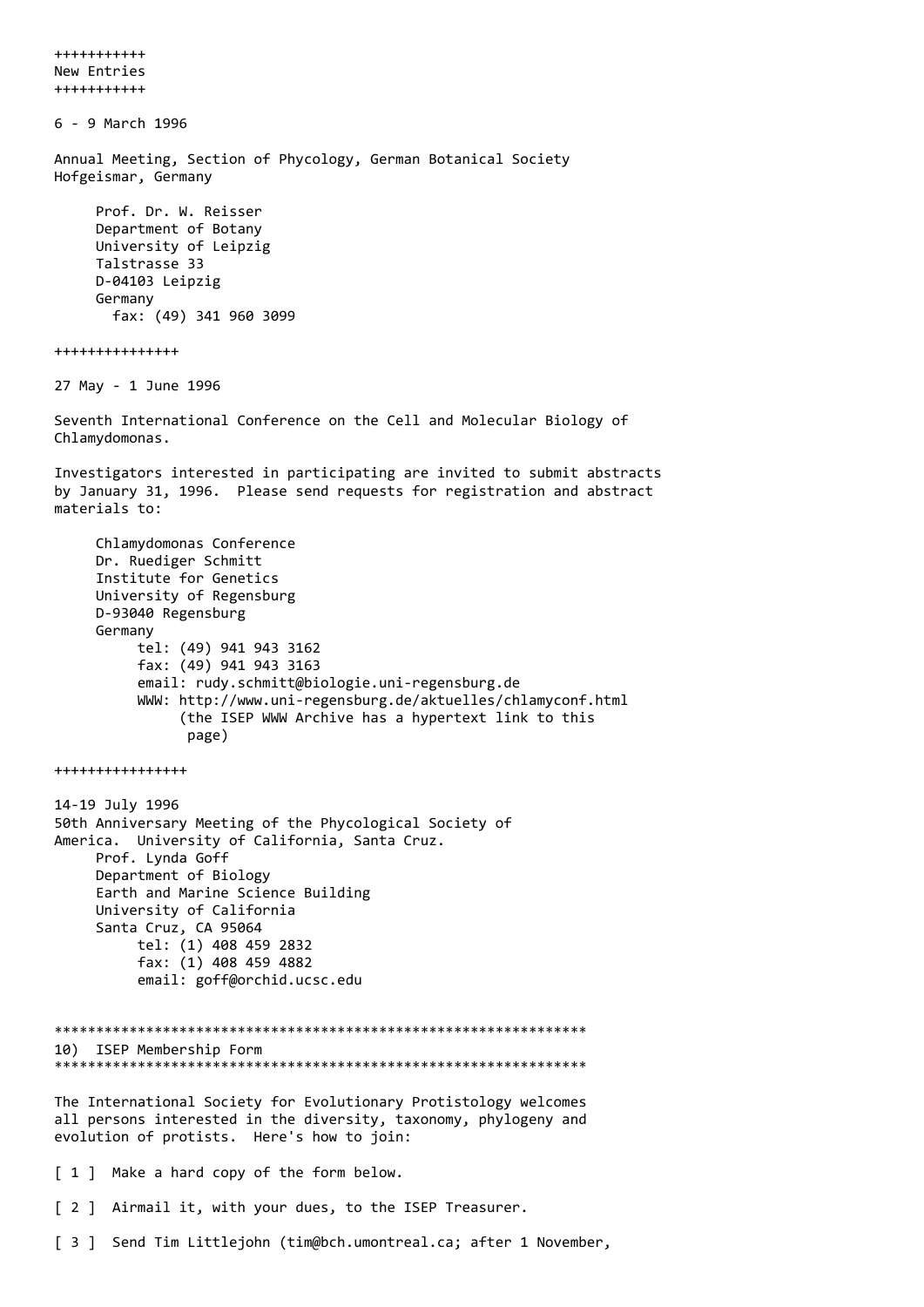tim@angis.su.oz.au) or Charley O'Kelly (cokelly@nsf.gov) a message to let us know you've signed up. Step [ 3 ] is optional, but it really helps us to keep our records together!  $[snip] - - [snip] - - [snip] - - [snip] - - [snip] - - [snip]$  INTERNATIONAL SOCIETY FOR EVOLUTIONARY PROTISTOLOGY MEMBERSHIP APPLICATION/RENEWAL Name: Postal address: City, state/province, country: Postal code: Telephone number: Fax number: E-mail address: Membership dues are US\$ 25 (\*) for two years. [ ] I enclose for ISEP membership for the years 199 through  $\overline{\phantom{a}}$ . Signature: Date: (\*) Please remit US\$ 25 per two years' membership to: Dr Gary W. Saunders Department of Biology University of New Brunswick Bag Service #45111 Fredericton, N.B. E3B 6E1 Canada Payment may be made by personal cheque (within the USA), bank money order or bank draft, international money order, or postal money order. Currently, payment must be made in U.S. dollars. We can accept payment for two, four, or more years.  $[snip] - - [snip] - - [snip] - - [snip] - - [snip] - - [snip]$ \*\*\*\*\*\*\*\*\*\*\*\*\*\*\*\*\*\*\*\*\*\*\*\*\*\*\*\*\*\*\*\*\*\*\*\*\*\*\*\*\*\*\*\*\*\*\*\*\*\*\*\*\*\*\*\*\*\*\*\*\*\*\*\*\*\*\* 11) New Book Announcement Prof. Dr. Klaus Hausmann Institute of Zoology Department of Protozoology Free University of Berlin Koenigin-Luise-Strasse 1-3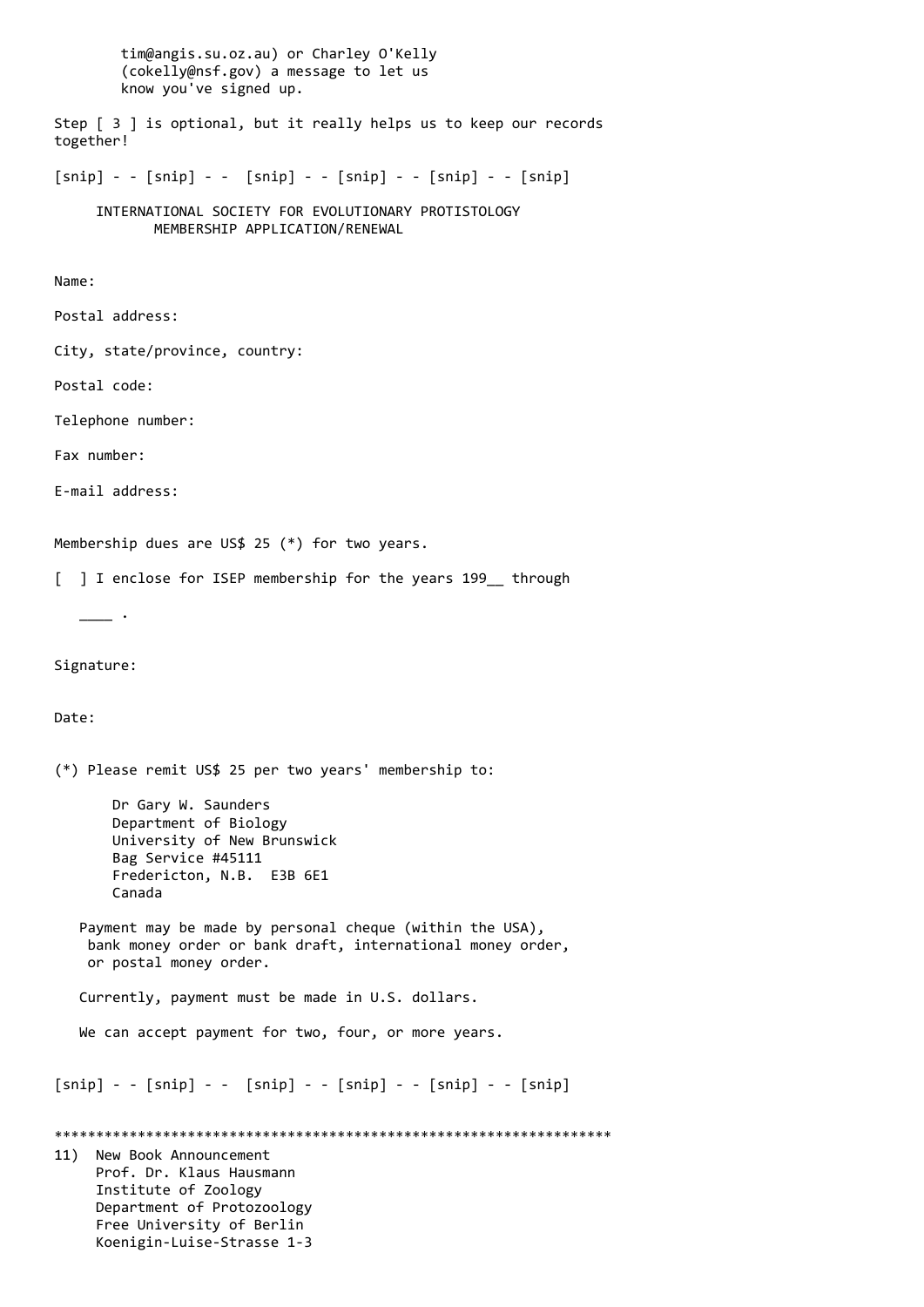D-14195 Berlin, GERMANY tel: (49) 30 838 6475 fax: (49) 30 838 6477 email: hausmann@fub46.zedat.fu-berlin.de \*\*\*\*\*\*\*\*\*\*\*\*\*\*\*\*\*\*\*\*\*\*\*\*\*\*\*\*\*\*\*\*\*\*\*\*\*\*\*\*\*\*\*\*\*\*\*\*\*\*\*\*\*\*\*\*\*\*\*\*\*\*\*\*\*\*\*

 PROTOZOOLOGY by Klaus Hausmann and Norbert Huelsmann (Free University of Berlin Institute of Zoology Department of Protozoology) 2nd ed., Thieme Verlag, Stuttgart & New York 336 figures with 772 drawings and photographs, 338 pages hard cover, DM 148,- ISBN 3-13-1103019 (GTV, Stuttgart, Germany), and ISBN 0-86577-571-0 (TMP, New York, USA)

F 0 R E W 0 R D by John 0. Corliss Protistologist-at-large Professor Emeritus University of Maryland

In this day and age of ever-increasing interest in the "lower" eukaryotes - the protists - there is a pressing need for a general textbook that will accomplish two principal goals. Eager students are demanding a clear exposition of the most modern advances in biochemical and molecular biological research on these fascinating microorganisms. At the same time, they want to know what the unicellular algae and protozoa actually look like under the microscope as whole organisms, and what roles they may play in the overall bionomics of life on Earth. Such young biologists are in luck, for the present volume appears to meet those two criteria admirably, and more besides!

Authors Hausmann and Huelsmann are abundantly well qualified to carry out the objectives mentioned above. Their own numerous cytological (including ultrastructural) investigations on a diversity of protists are highly respected by the protozoological community, and their recent forays into various physiological, ecological, systematic, and evolutionary areas have also resulted in significant contributions to the research literature. Their Leeuwenhoekian and Ehrenbergian love for their "wee beasties" is clearly evident throughout the book and is beautifully manifest in the several films that they have produced.

Readers will recall an earlier (1985) edition of Hausmann's Protozoologie and may wonder about differences between that and this newer version. In addition to the obvious fulfillment of "up-dating" in every area treated, there are several outstanding features that deserve brief mention. Most delightful to many budding protozoologists/protistologists around the world, it must be confessed, is the appearance of the new edition in the English language!

There are more than 100 additional pages of text, and each page is larger in size. There are also over 100 additional plates of figures, giving the reader a better visual understanding of both whole organisms and of their numerous organelles as seen in sectioned ultrastructural material. Many of the figures are original, prepared purposely for use in this textbook. There are line drawings, life cycle outlines, etc. in addition to strikingly attractive photo- and electronmicrographs. The authors have even been bold enough to present a phylogenetically-based classification of the protistan groups covered in this book. Undoubtedly, we shall be seeing revisions in this controversial area in the future, with availability of still newer molecular data, but it is salutary to note changes over the past and to see where we stand at the moment in this exciting field of evolutionary protistology.

Hopefully, this Foreword (if read!) will forewarn and foretell the student what to expect: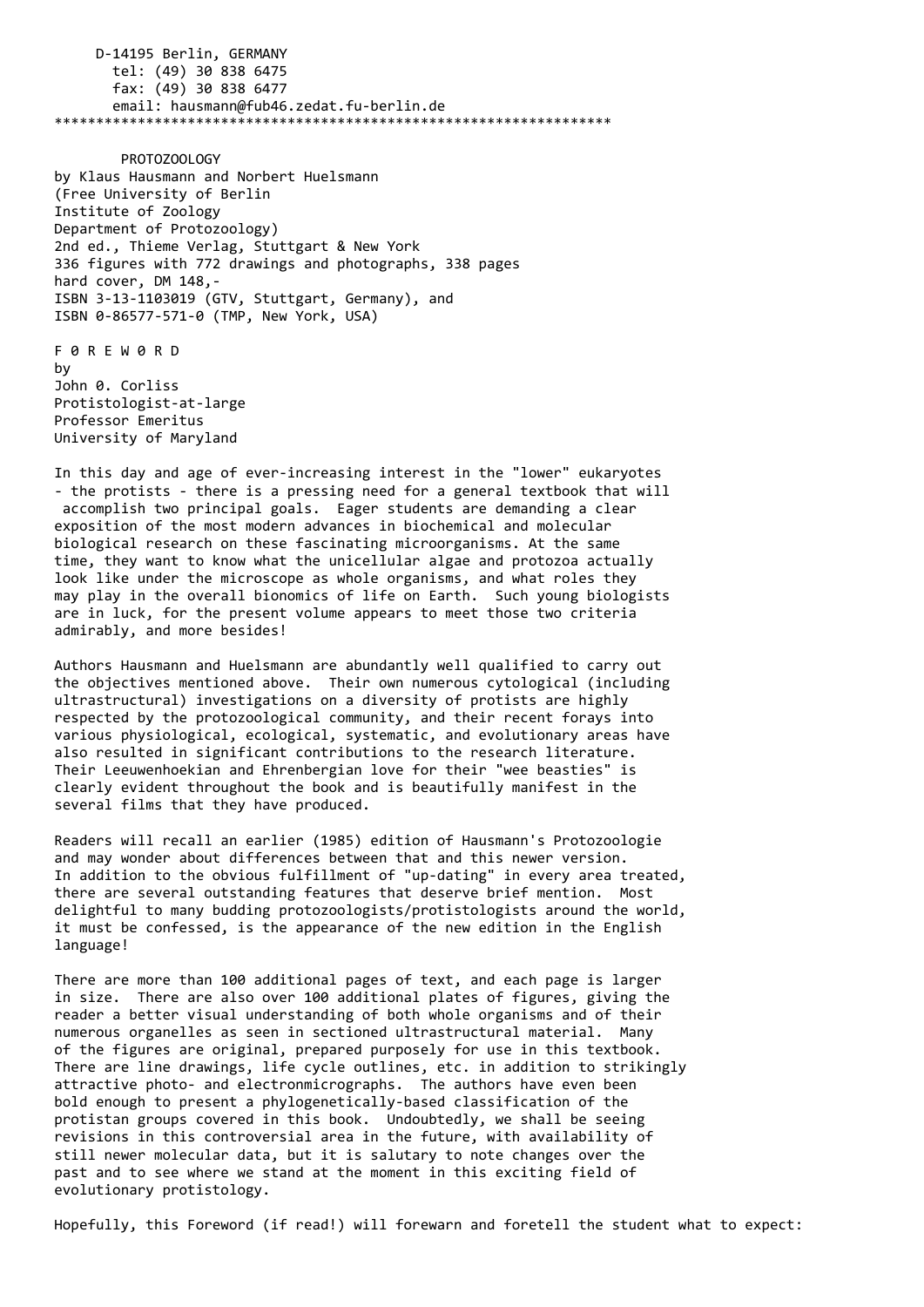\*\*\*\*\*\*\*\*\*\*\*\*\*\*\*\*\*\*\*\*\*\*\*\*\*\*\*\*\*\*\*\*\*\*\*\*\*\*\*\*\*\*\*\*\*\*\*\*\*\*\*\*\*\*\*\*\*\*\*\*\*\*\*\*\* 12) The Second Element Charley O'Kelly cokelly@nsf.gov \*\*\*\*\*\*\*\*\*\*\*\*\*\*\*\*\*\*\*\*\*\*\*\*\*\*\*\*\*\*\*\*\*\*\*\*\*\*\*\*\*\*\*\*\*\*\*\*\*\*\*\*\*\*\*\*\*\*\*\*\*\*\*\*\*

take a shot and lighten up :-)

I welcome submissions - any funny stories from your own experience or culled from another non-copyrighted source.

this one I'd saved up from earlier in the year ... perhaps it's outdated now, or you've heard it a million times, but I couldn't resist regardless.

...

Perhaps you've read, or heard about, the April 1995 issue of -Discover- magazine, which revealed "Hot-headed naked ice borers", a novel Antarctic vertebrate, to an astonished world. These creatures, which resembled a nightmare version of naked mole rats (computer graphics tools are wonderful inventions), were supposed to use a 110-degree (Fahrenheit, I think) modified forehead to melt ice under penguins ... when the tunnel collapsed, the penguin fell in and was devoured.

It took awhile for some folk to realize that "hot-headed naked ice borers" were really fish. April fish. As French speakers know, an April fish is what the unsuspecting may stumble upon during the first day of April. One ingenious person found a scientific way of exposing the hoax, and distributed it on the bionet.parasitology Usenet newsgroup (I have edited the grammar somewhat):

> I presented the ice-borer story to some 9th-grade high school science > classes. They swallowed the story, hook, line, and sinker - no > dissenters at first. We discussed the probable life histories, > ecology, etc. of the animals, always with the teacher working the > discussion towards energetics. Finally, we considered the energy > required for an ice borer to to melt ice tunnels, and the energy > available from the food source (penguin burgers, hold the > condiments and rolls).

> Basic ingredients for energetics scenario:

 $> 1$  Cal = 10^3 cal = 4x10^3 Joules

- > a quarter-pound penguin burger = 3x10^2 Cal (assume penguin = duck)
- $> 3x10^2$  Cal/burger x 4x10^3 J/Cal = about 10^5 J/burger

> Tunnel to catch a penguin estimated to be (on average) 2m; diameter 6cm

- > Tunnel volume =  $2x10^3$  cm (1) x pi(3cm)^2 = about 5.4x10^4 cm^3
- > At about 3x10^2 Joules/cm^3 to melt ice, need 1.6x10^7 J to melt tunnel
- > Divided by Joules/penguin burger = 1.6x10^2 qtr-lb burgers
- > which is 40 lb penguin meat, which sounds to me like two medium-sized > penguins.

> Now, any iceborer that needs to eat two penguins to catch one > penguin does not have a favorable future!